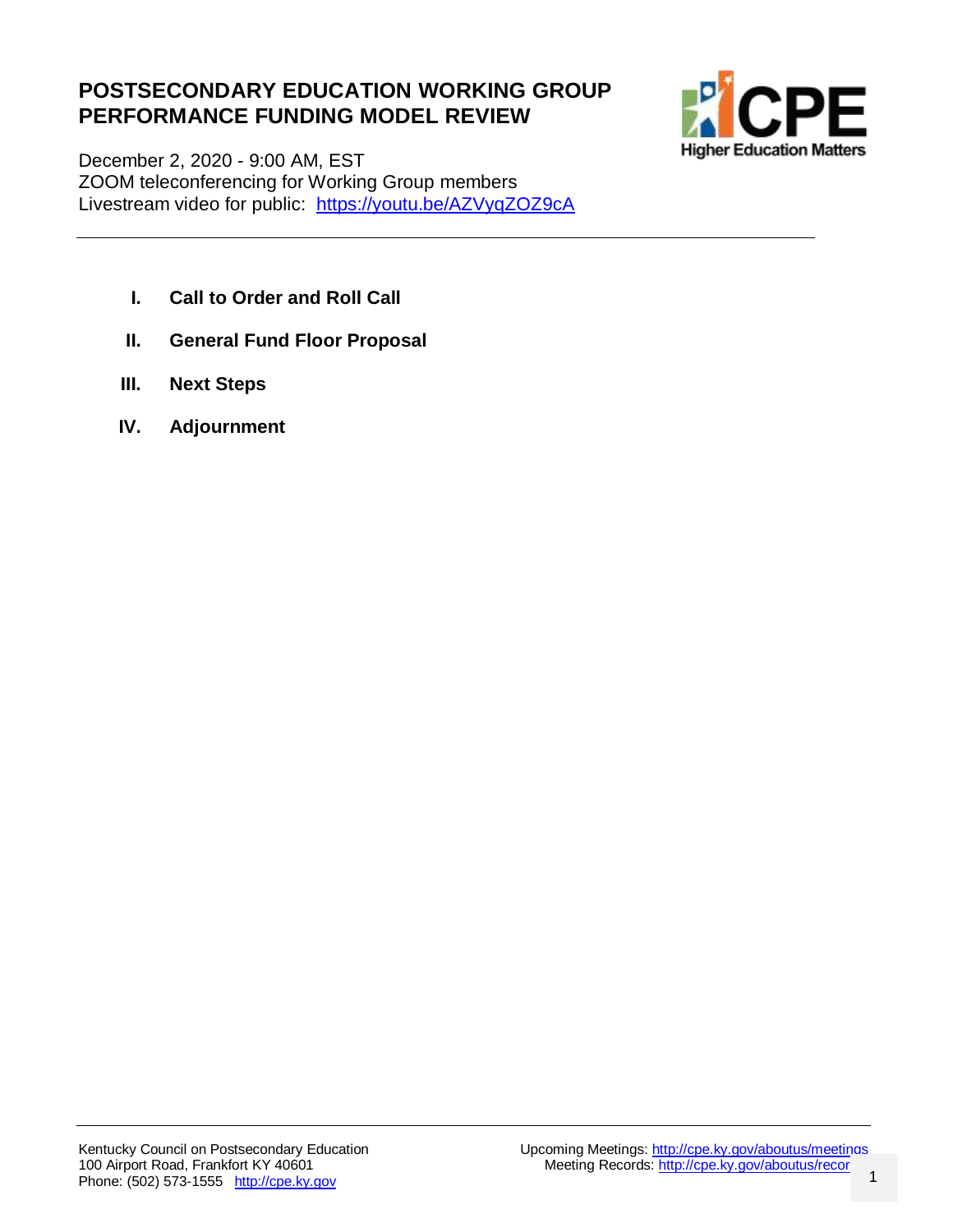Draft – For Discussion Purposes Only November 25, 2020

Postsecondary Education Working Group Application of Funding Models Going Forward

At the November 20, 2020 meeting of the Postsecondary Education Working Group, members discussed and were in general agreement regarding the following proposal:

- A General Fund appropriation floor ("Floor 21") will be established for each public postsecondary institution that equals each institution's adjusted net General Fund appropriation for fiscal year 2020-21 (FY21).
- The FY21 adjusted net General Fund is defined as each institution's FY21 regular appropriation plus each institution's respective FY21 distribution from the Postsecondary Education Performance Fund (PEPF) less FY21 debt service and less FY21 Mandated Programs. (This way the "Floor 21" number will remain the same even as the General Assembly makes changes to the mandated programs.)
- The postsecondary institutions will provide no stop loss contributions to the PEPF; therefore all funding in the PEPF will be appropriations provided by the General Assembly.
- CPE will utilize the existing performance funding model, with no changes, to distribute any new funding appropriated to the PEPF.
- Performance funds distributed will be non-recurring to the base of the institutions that earn these funds, so that the funds will be recurring to the PEPF in subsequent years.
- CPE will reconvene the working group in 2022 and submit a report with recommendations by December 1, 2023.

Other Considerations:

• It is unlikely that institutions with relatively large hold harmless allocations in 2020-21 (e.g., KSU and MoSU) would receive any of the nonrecurring distributions from the performance fund; however, those institutions would receive their General Fund floor unless there is a budget reduction.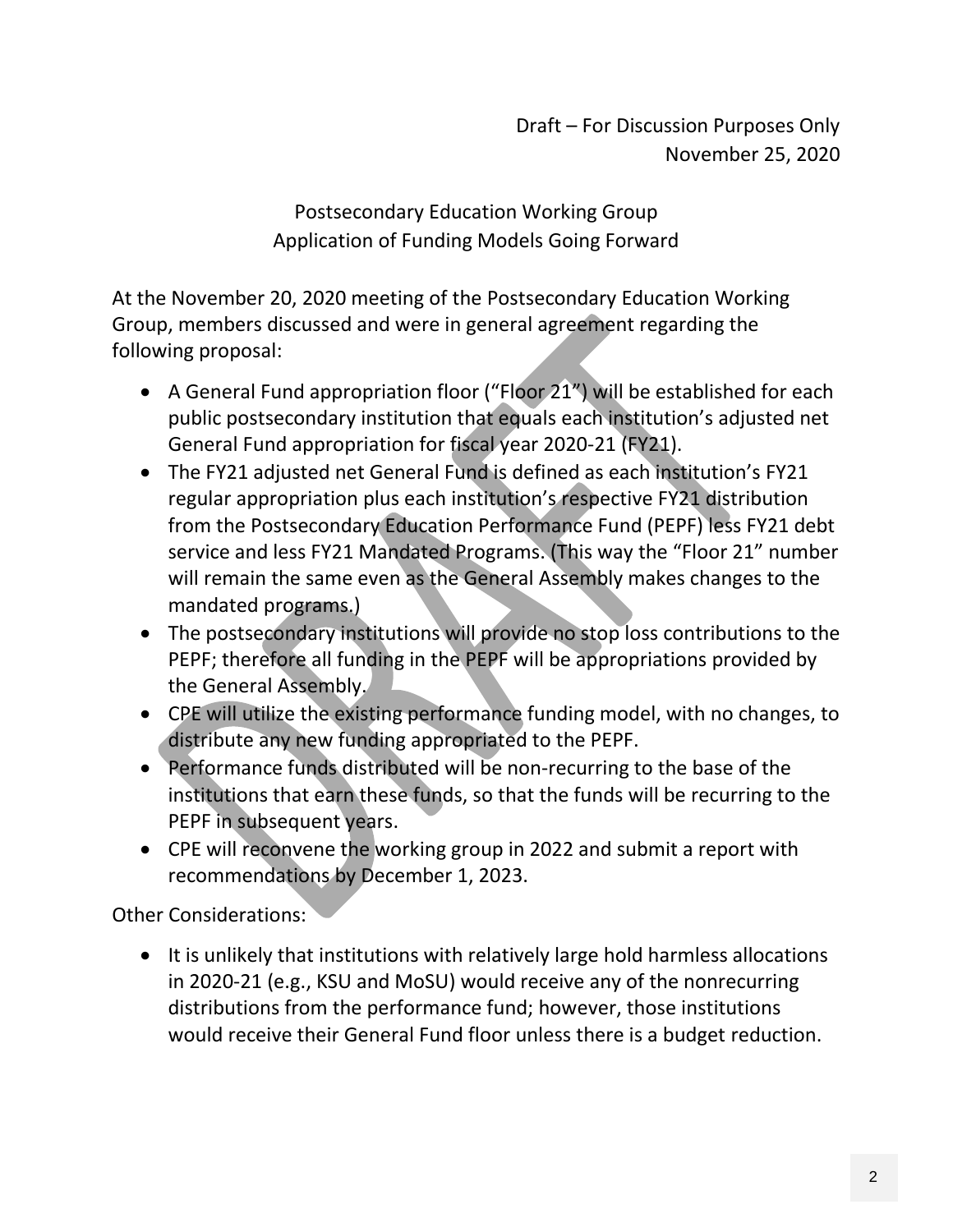- Mandated program appropriations should continue to be line-itemed in appropriations bills and are subject to increase or decrease as determined by the General Assembly.
- The General Assembly is in no way constrained by the proposed General Fund floor for each institution in the event that a budget reduction is necessary, but the General Assembly should prioritize maintaining each institution's General Fund floor over providing performance fund appropriations. If a budget reduction were to affect the institutions' General Fund appropriations, then new dollars in subsequent years would first be dedicated to restore universities to their General Fund floors ("Floor 21") before new funds are appropriated to the PEPF.
- There will be no redistribution of base funding among institutions.
- Institutions should invest all funds in high ROI student success strategies. This is especially true with performance monies as the funds are distributed on a nonrecurring basis.

Observations and Comments

- Addresses the "fiscal cliff" at three universities and six community and technical colleges for the next three years.
- Reductions to the PEPF could be perceived differently than a budget cut, since the PEPF appropriation is not tied specifically to an institution.
- Over time, institutions that earn performance distributions may come to rely on these appropriations.
- Simply maintaining a General Fund floor over time does not help to support inflationary cost increases or growth in student success outcomes.

# POSSIBLE MODIFICATION:

- Goal: to maintain one of the performance funding model goals of moving toward funding equity among the institutions, while improving the opportunity for all institutions to benefit from improved performance. The current formula freezes out or limits certain institutions' ability to benefit from the performance funding pool.
- Rather than having all performance earnings returned to the PEPF, develop an adjustment that would allow a portion of the General Fund earned by institutions with lower General Fund per FTE to be retained by those institutions on a recurring basis.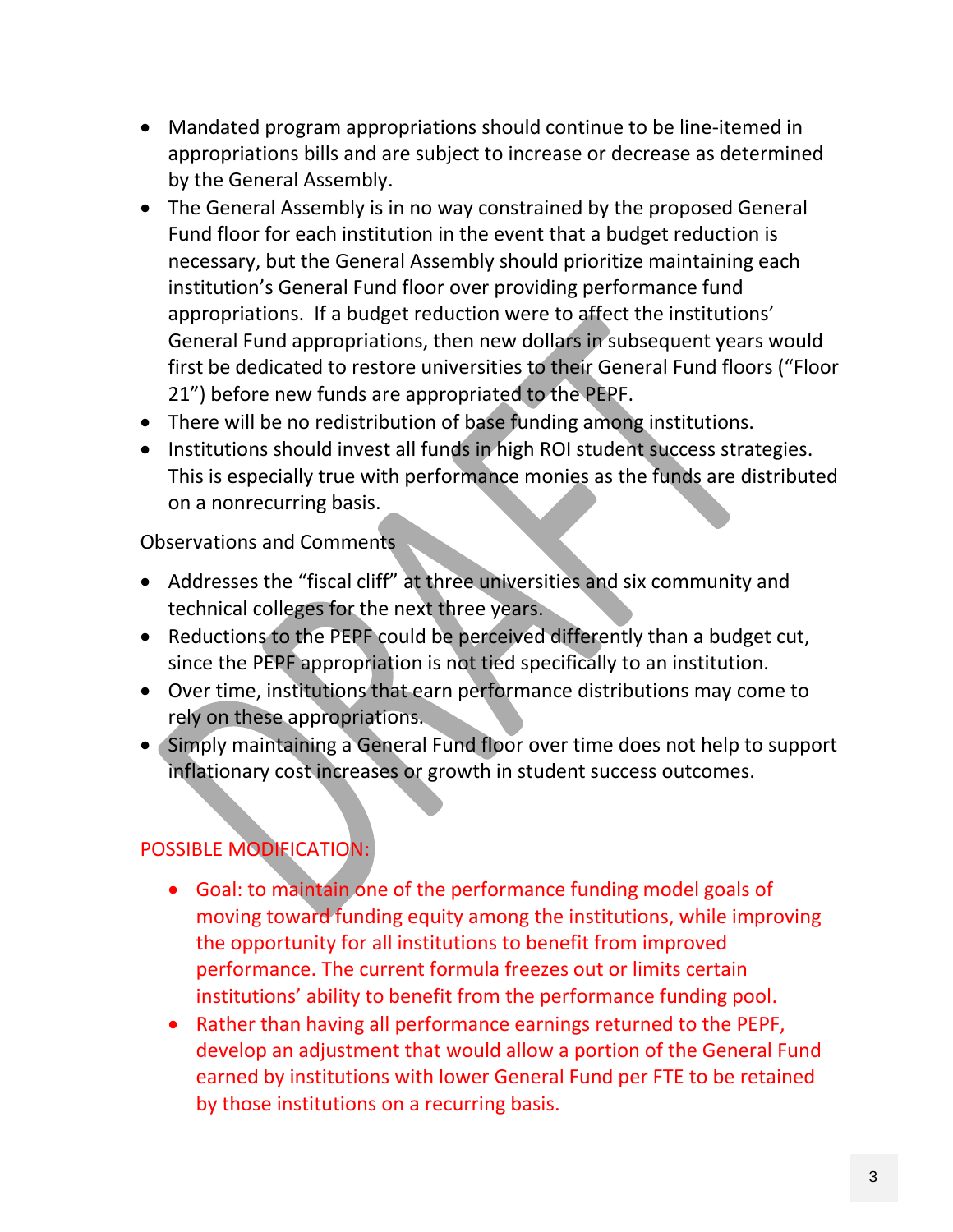- This modification would help close the equity gap between these institutions and their peers.
- Details of the mathematics required to implement this modification are yet to be fully developed.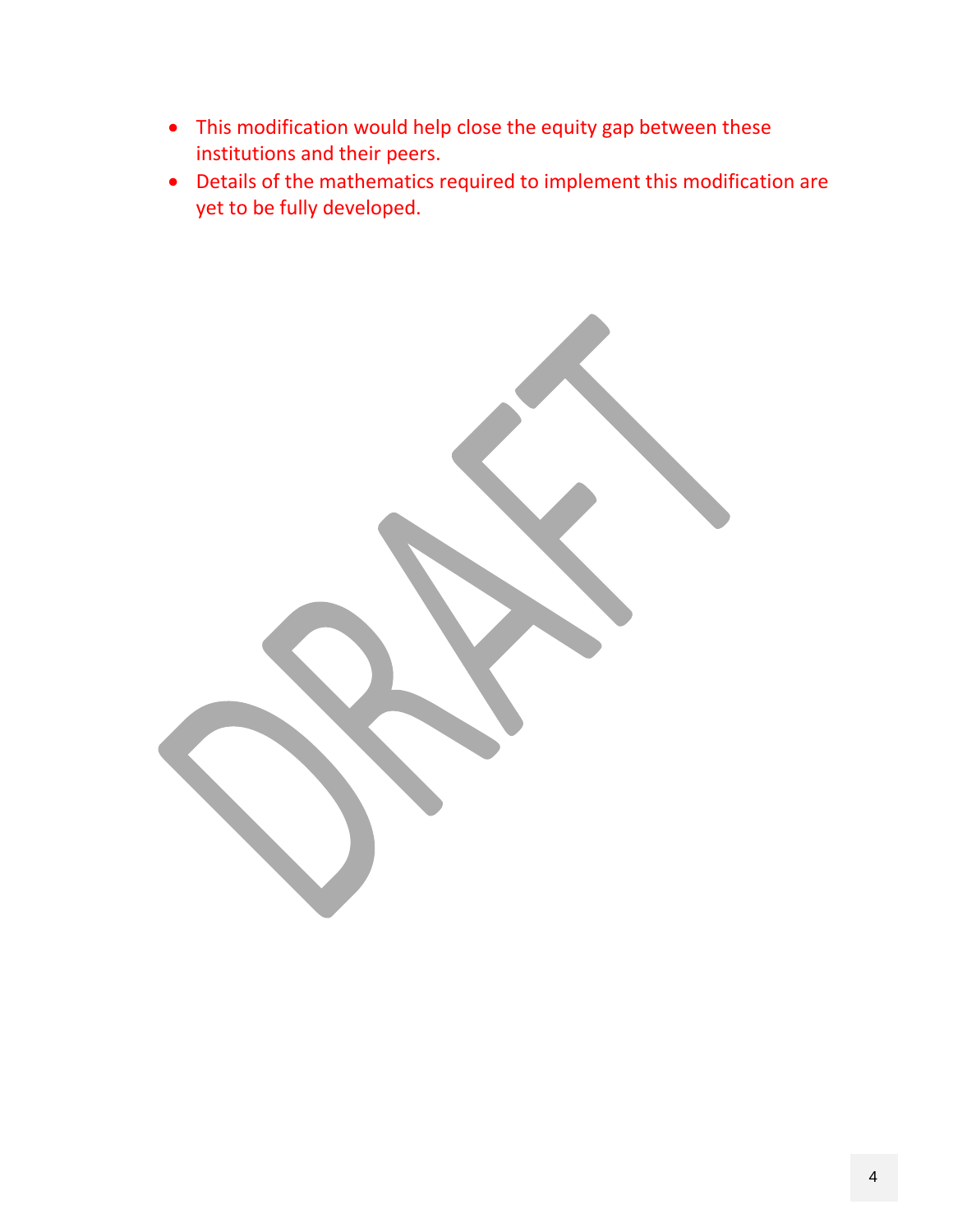## Postsecondary Education Working Group Draft - For Discussion Purposes Hypothetical Performance Distributions Assuming General Fund Floor December 2, 2020 Fiscal Years 2021‐22 Through 2024‐25

| Regular Appropriation <sup>1</sup> | (A)       |               |               |               |               |
|------------------------------------|-----------|---------------|---------------|---------------|---------------|
| Institution                        |           | 2021-22       | 2022-23       | 2023-24       | 2024-25       |
| University of Kentucky             |           | \$265,230,800 | \$265,230,800 | \$265,230,800 | \$265,230,800 |
| University of Louisville           |           | 127,056,800   | 127,056,800   | 127,056,800   | 127,056,800   |
| Eastern Kentucky University        |           | 65,414,200    | 65,414,200    | 65,414,200    | 65,414,200    |
| Kentucky State University          |           | 25,384,300    | 25,384,300    | 25,384,300    | 25,384,300    |
| Morehead State University          |           | 38,332,900    | 38,332,900    | 38,332,900    | 38,332,900    |
| <b>Murray State University</b>     |           | 43,753,800    | 43,753,800    | 43,753,800    | 43,753,800    |
| Northern Kentucky University       |           | 52,247,500    | 52,247,500    | 52,247,500    | 52,247,500    |
| Western Kentucky University        |           | 73,354,100    | 73,354,100    | 73,354,100    | 73,354,100    |
| <b>KCTCS</b>                       |           | 174,581,000   | 174,581,000   | 174,581,000   | 174,581,000   |
| Total                              |           | \$865,355,400 | \$865,355,400 | \$865,355,400 | \$865,355,400 |
| Performance Funds <sup>2</sup>     | (B)       |               |               |               |               |
|                                    |           | 2021-22       | 2022-23       | 2023-24       | 2024-25       |
| Category                           |           |               |               |               |               |
| <b>Recurring From Prior Year</b>   |           | \$0           | \$0           | \$20,000,000  | \$60,000,000  |
| New Funding                        |           | 0             | 20,000,000    | 40,000,000    | 0             |
| Total                              |           | \$0           | \$20,000,000  | \$60,000,000  | \$60,000,000  |
| <b>Grand Total</b>                 | $(A + B)$ | \$865,355,400 | \$885,355,400 | \$925,355,400 | \$925,355,400 |
| <b>Performance Distributions</b>   |           |               |               |               |               |
| Institution                        |           | 2021-22       | 2022-23       | 2023-24       | 2024-25       |
| University of Kentucky             |           | \$0           | \$5,643,100   | \$16,459,600  | \$16,459,600  |
| University of Louisville           |           | 0             | 3,830,600     | 11,173,600    | 11,173,600    |
| Eastern Kentucky University        |           | 0             | 1,898,000     | 5,536,000     | 5,536,000     |
| Kentucky State University          |           | 0             | 0             | 0             | 0             |
| Morehead State University          |           | 0             | 0             | 0             | 0             |
| <b>Murray State University</b>     |           | 0             | 516,500       | 2,802,000     | 2,802,000     |
| Northern Kentucky University       |           | 0             | 1,564,200     | 4,562,300     | 4,562,300     |
| Western Kentucky University        |           | 0             | 2,125,800     | 6,201,000     | 6,201,000     |
| <b>KCTCS</b>                       |           | 0             | 4,421,800     | 13,265,500    | 13,265,500    |
|                                    |           | \$0           | \$20,000,000  | \$60,000,000  | \$60,000,000  |
| <b>Revised Net General Fund</b>    |           |               |               |               |               |
| Institution                        |           | 2021-22       | 2022-23       | 2023-24       | 2024-25       |
| University of Kentucky             |           | \$265,230,800 | \$270,873,900 | \$281,690,400 | \$281,690,400 |
| University of Louisville           |           | 127,056,800   | 130,887,400   | 138,230,400   | 138,230,400   |
| Eastern Kentucky University        |           | 65,414,200    | 67,312,200    | 70,950,200    | 70,950,200    |
| Kentucky State University          |           | 25,384,300    | 25,384,300    | 25,384,300    | 25,384,300    |
| Morehead State University          |           | 38,332,900    | 38,332,900    | 38,332,900    | 38,332,900    |
| Murray State University            |           | 43,753,800    | 44,270,300    | 46,555,800    | 46,555,800    |
| Northern Kentucky University       |           | 52,247,500    | 53,811,700    | 56,809,800    | 56,809,800    |
| Western Kentucky University        |           | 73,354,100    | 75,479,900    | 79,555,100    | 79,555,100    |
| <b>KCTCS</b>                       |           | 174,581,000   | 179,002,800   | 187,846,500   | 187,846,500   |
|                                    |           | \$865,355,400 | \$885,355,400 | \$925,355,400 | \$925,355,400 |

 $1$  Each institution's fiscal year 2020-21 General Fund floor (i.e., "Floor 21"), plus mandated program appropriations.

<sup>2</sup> Hypothetical General Fund appropriations to the Performance Fund provided by the General Assembly.